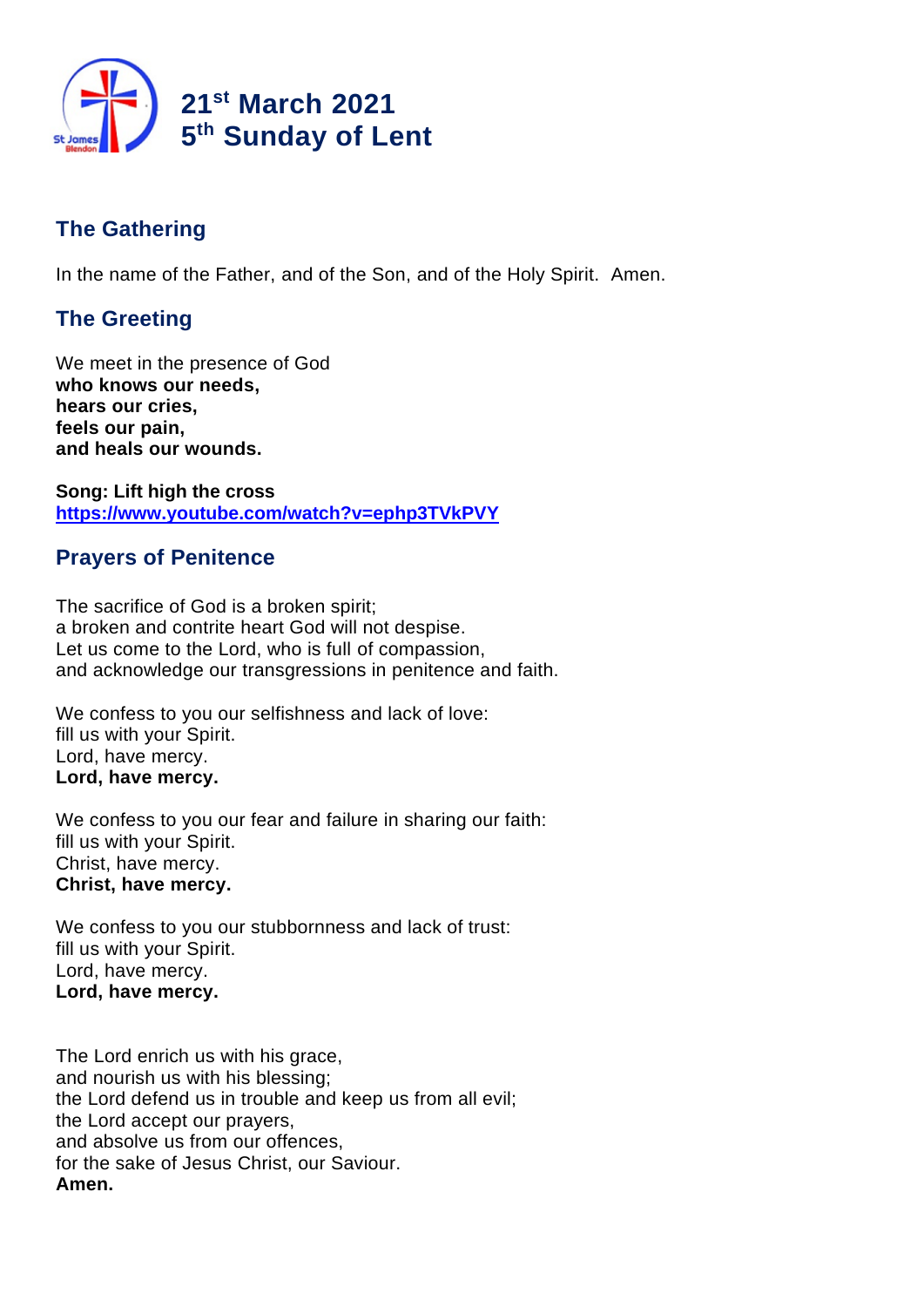# **Collect**

Gracious Father, you gave up your Son out of love for the world: lead us to ponder the mysteries of his passion, that we may know eternal peace through the shedding of our Saviour's blood, Jesus Christ our Lord. **Amen.**

# **The Liturgy of the Word**

### **Jeremiah 31:31-34**

**<sup>31</sup>** "The days are coming," declares the LORD, "when I will make a new covenant with the people of Israel and with the people of Judah. **<sup>32</sup>** It will not be like the covenant I made with their ancestors when I took them by the hand to lead them out of Egypt, because they broke my covenant, though I was a husband to them," declares the LORD. **<sup>33</sup>** "This is the covenant I will make with the people of Israel after that time," declares the LORD. "I will put my law in their minds and write it on their hearts. I will be their God, and they will be my people. **<sup>34</sup>** No longer will they teach their neighbour, or say to one another, 'Know the LORD,' because they will all know me, from the least of them to the greatest." declares the LORD. "For I will forgive their wickedness and will remember their sins no more."*This is the word of the Lord. Thanks be to God.*

### **Psalm 51:1-13**

**<sup>1</sup>** Have mercy on me, O God, according to your unfailing love; according to your great compassion blot out my transgressions.

**<sup>2</sup>** Wash away all my iniquity and cleanse me from my sin.

**<sup>3</sup>** For I know my transgressions, and my sin is always before me.

**<sup>4</sup>** Against you, you only, have I sinned and done what is evil in your sight; so you are right in your verdict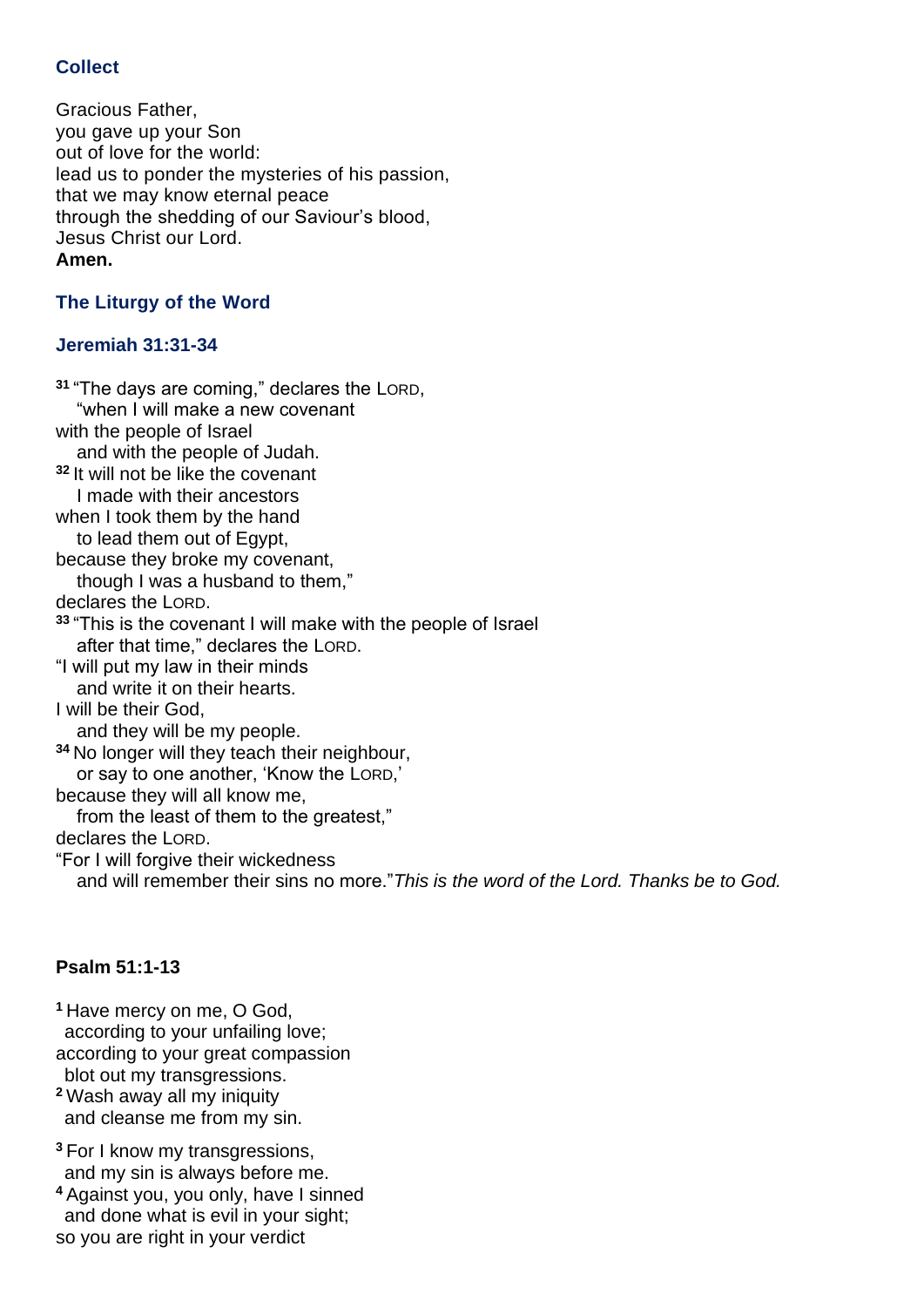and justified when you judge.

- **<sup>5</sup>** Surely I was sinful at birth, sinful from the time my mother conceived me. **<sup>6</sup>** Yet you desired faithfulness even in the womb;
- you taught me wisdom in that secret place.
- **<sup>7</sup>** Cleanse me with hyssop, and I shall be clean; wash me, and I shall be whiter than snow.
- **<sup>8</sup>** Let me hear joy and gladness; let the bones you have crushed rejoice. **<sup>9</sup>** Hide your face from my sins and blot out all my iniquity.
- **<sup>10</sup>** Create in me a pure heart, O God, and renew a steadfast spirit within me.
- **<sup>11</sup>** Do not cast me from your presence
- or take your Holy Spirit from me.
- **<sup>12</sup>** Restore to me the joy of your salvation and grant me a willing spirit, to sustain me.
- **<sup>13</sup>** Then I will teach transgressors your ways, so that sinners will turn back to you.

*This is the word of the Lord. Thanks be to God.*

#### **Hebrews 5:5-10**

**5** In the same way, Christ did not take on himself the glory of becoming a high priest. But God said to him,

'You are my Son; today I have become your Father.' **<sup>6</sup>** And he says in another place,

'You are a priest for ever,

in the order of Melchizedek.'

**<sup>7</sup>** During the days of Jesus' life on earth, he offered up prayers and petitions with fervent cries and tears to the one who could save him from death, and he was heard because of his reverent submission. **<sup>8</sup>** Son though he was, he learned obedience from what he suffered **<sup>9</sup>** and, once made perfect, he became the source of eternal salvation for all who obey him **<sup>10</sup>** and was designated by God to be high priest in the order of Melchizedek.

*This is the word of the Lord. Thanks be to God.* 

**Song: I will offer up my life https://www.youtube.com/watch?v=XWdpgXEWNx4**

### **Gospel Reading**

Hear the Gospel of our Lord Jesus Christ according to Johhn. Glory to you, O Lord.

### **John 12:20-33**

**<sup>20</sup>** Now there were some Greeks among those who went up to worship at the festival. **<sup>21</sup>** They came to Philip, who was from Bethsaida in Galilee, with a request. 'Sir,' they said, 'we would like to see Jesus.' **<sup>22</sup>** Philip went to tell Andrew; Andrew and Philip in turn told Jesus.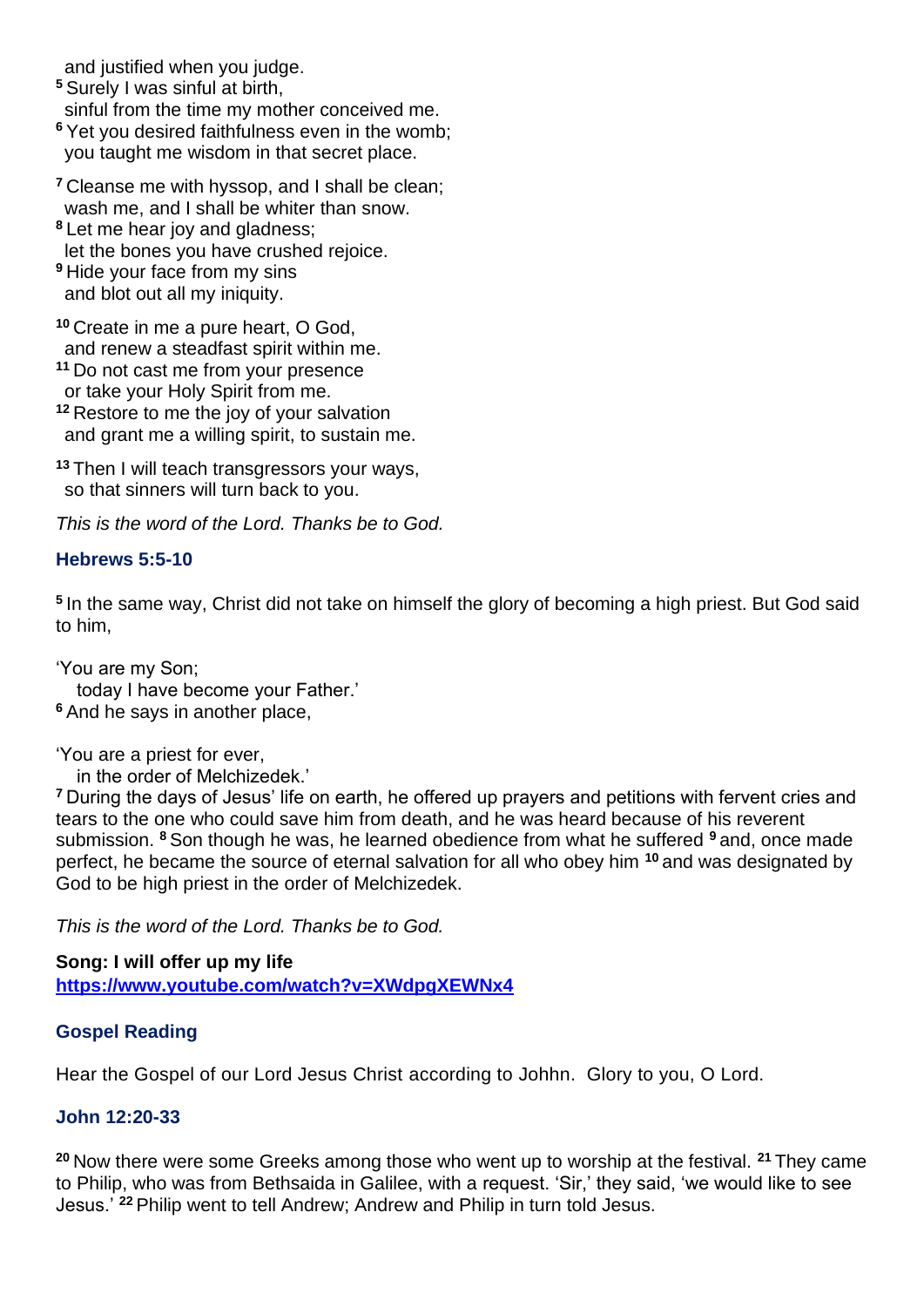**<sup>23</sup>** Jesus replied, 'The hour has come for the Son of Man to be glorified. **<sup>24</sup>** Very truly I tell you, unless a grain of wheat falls to the ground and dies, it remains only a single seed. But if it dies, it produces many seeds. **<sup>25</sup>** Anyone who loves their life will lose it, while anyone who hates their life in this world will keep it for eternal life. **<sup>26</sup>** Whoever serves me must follow me; and where I am, my servant also will be. My Father will honour the one who serves me.

**<sup>27</sup>** 'Now my soul is troubled, and what shall I say? "Father, save me from this hour"? No, it was for this very reason I came to this hour. **<sup>28</sup>** Father, glorify your name!'

Then a voice came from heaven, 'I have glorified it, and will glorify it again.' **<sup>29</sup>** The crowd that was there and heard it said it had thundered; others said an angel had spoken to him.

**<sup>30</sup>** Jesus said, 'This voice was for your benefit, not mine. **<sup>31</sup>** Now is the time for judgment on this world; now the prince of this world will be driven out. <sup>32</sup> And I, when I am lifted up<sup>1</sup> from the earth, will draw all people to myself.' **<sup>33</sup>** He said this to show the kind of death he was going to die.

*This is the Gospel of the Lord. Praise to you, O Christ.*

#### **Sermon**

We have been journeying through Lent. Because of the pandemic, it has been a strange Lent. The first lock-down started just a year ago. Now, we *seem* to be coming out at the other side. Certainly, we hope we are!

But everything around us is still very strange. Sometimes it seems that we have been

in a continuous Lent, for the whole year. So I hope you won't mind me talking a little about Lent, today.

Lent is often called a "penitential season". Solemn, even mournful.

That is why, in some traditions,

no decorations are allowed during Lent.

*No flowers* – except on Mothering Sunday.

But this is Spring. Yesterday was officially the Spring Equinox. We have much to celebrate. And not just because the daylight is getting longer.

Penitence sounds very dismal, much like hard work. But someone I came across said this, about penitence:

"Our penitence is not the penitence of those who have no hope of forgiveness,

but of those who have been redeemed by the dying and rising of Jesus the Lord."[1]

Yes, we have a great deal to celebrate. Easter is coming. We may still be restricted, in our public worship. But we will mark Good Friday. We will celebrate Easter Day.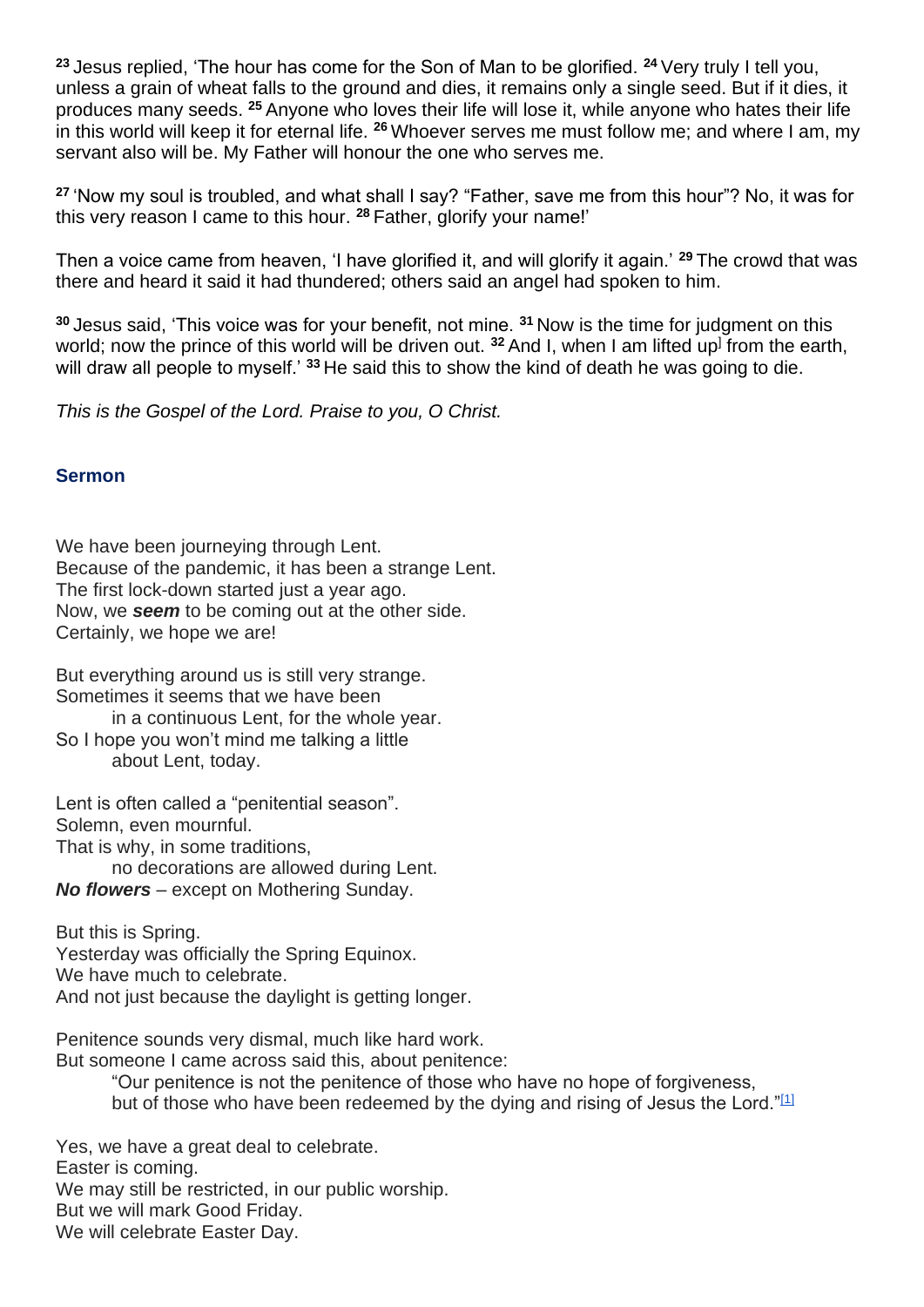This great festival of our faith, when we are "redeemed by the dying and rising of Jesus the Lord."

So, how do our Bible readings this morning help us, in our journey through Lent, to Easter?

Our reading from John's Gospel looks ahead to Jesus' death. Jesus is talking about how he was to die. He was to be lifted up, on the cross.

The writer to the Hebrews looks at Jesus' agony in the garden of Gethsemane. That time when he prayed so desperately; and his Father gave him the strength to go on,

to face death at the hands of the Romans.

But the verses from Hebrews look beyond that, too. "Once (Jesus was) made perfect," he says, "he became the source of eternal salvation for all who obey him".

Now that *sounds* as if there was a time when Jesus wasn't perfect. I'm sure the author doesn't mean that. Rather, that Jesus completed his work of bringing salvation to humankind. And he did that by dying on the cross for us – and then rising to new life on Easter morning.

But I think it is worth our looking a bit more at what it means, to bring salvation to humankind.

And this is where our passage from Jeremiah comes in.

Jeremiah lived around 600 years before Jesus was born.

In Jeremiah's time, the kingdom of Judah was threatened by various foreign powers. Assyria, Babylon and Egypt all wanted a piece of the action. Judah was a small, weak nation. No match for these foreign powers.

In the time of David and Solomon,

God's people had been a really strong nation.

But those days have gone.

God's people have been unfaithful to him.

In the time of Moses, long before King David,

God established a covenant with the Jewish people.

He would be their God; and they were to be his people.

They were to be different from the other nations around them. They were to live God's way.

But the people have broken that covenant.

They have been like an adulterous wife,

cheating on her husband.

And they are paying the price, for their disobedience.

The kingdom of Judah is over-run by the invaders.

Eventually, much of the population gets deported to Babylon.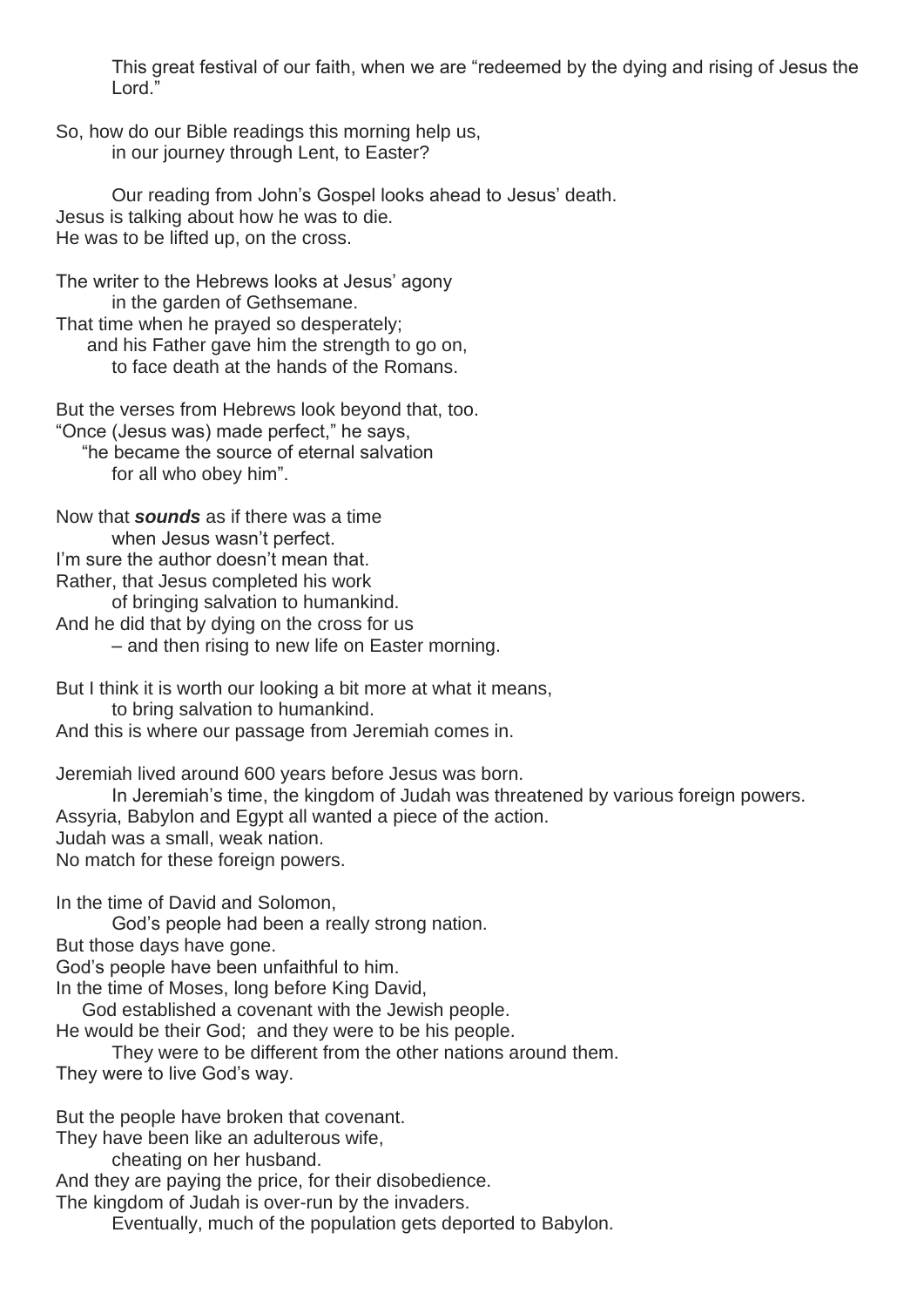But God doesn't give up on his people. He goes on loving them. And Jeremiah has this wonderful prophecy. It's worth reading it, over and again. It just oozes with God's love.

"The days are coming, declares the LORD, when I will make a new covenant." Not like the old covenant. The people have broken that one. They have been unfaithful.

The problem was that the old covenant was rather external. It depended on rituals; on sacrificing all those animals. Read all about it in the book of Leviticus. To our 21st century minds, it can seem a bit blood-thirsty.

No, God is planning a new covenant. This is a covenant for the heart. "I will put my law in their minds and write it on their hearts." "They will know me, from the least of them to the greatest."

This is new. This is radical. God won't just be someone "out there", remote – and easy enough to ignore. God is planning a new relationship.

His people will know him. There will be an intimacy with God. This will be nothing like the old covenant. God offers a one-to-one relationship. No good saying "I'm part of the church community." That won't count for anything.

What counts will be knowing God. Knowing him – and God knowing us.

And this is what God is promising, in this new covenant. We can all know God. Knowing God isn't just for those priests, who used to offer all the sacrifices. It's not restricted just to the Jews.

Because this is about what Jesus has done. And Jesus says he will draw *all people* to himself. The opportunity of knowing God is for *everyone*. As the writer to the Hebrews puts it, Jesus "became the source of eternal salvation for *all* who obey him".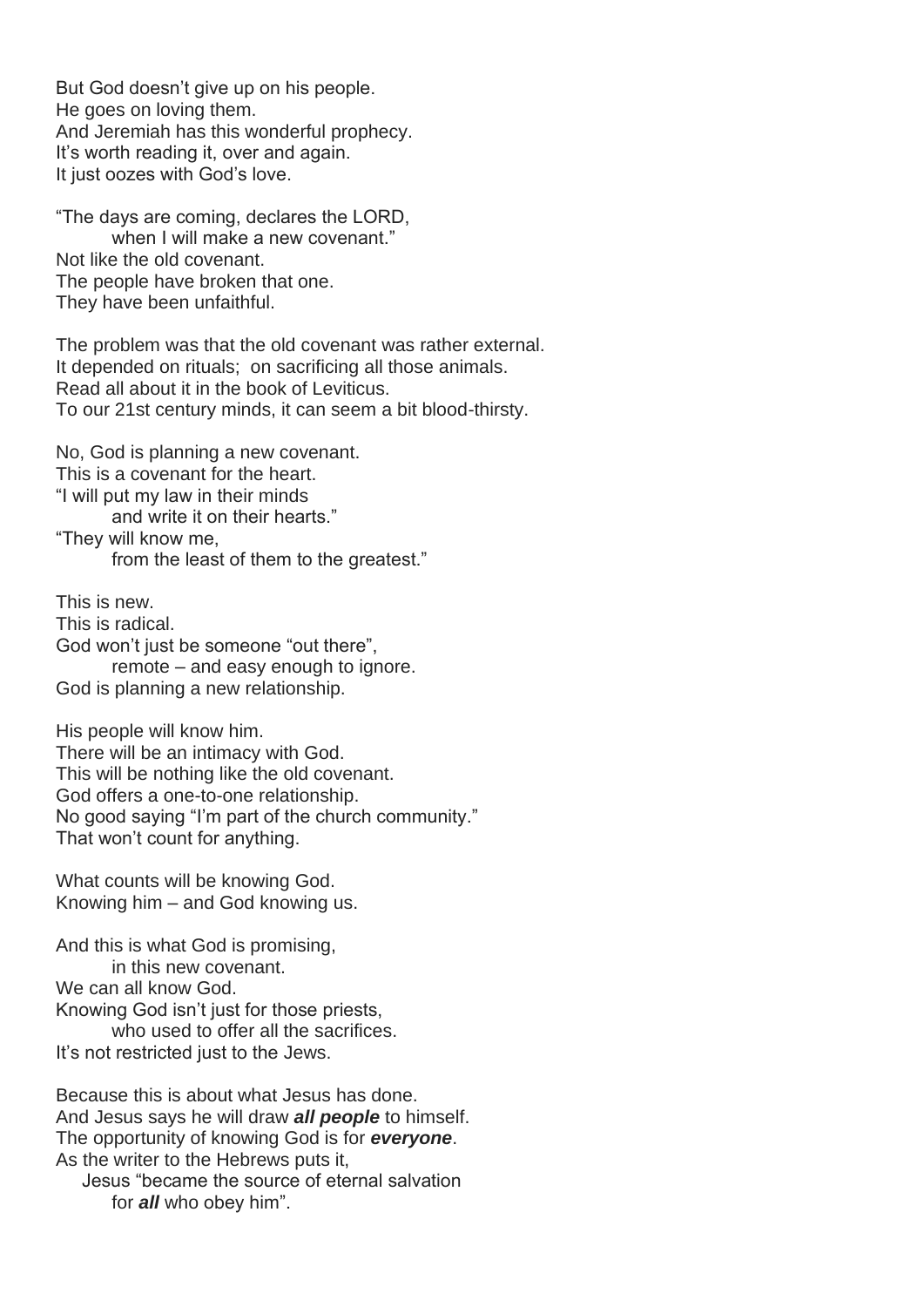Now that word "salvation" isn't much used in our society, unless it is West Bromwich getting the vital three points they need, to avoid getting relegated.

Or what about "sin"? If you ask someone at random to identify something "sinful", the answer you get, as likely as not, will be a rather fattening choc ice. In our Psalm, David talked a lot about sin; but that just wouldn't mean anything to most folk.

God promised through Jeremiah:

"I will forgive their wickedness

and will remember their sins no more."

That promise still holds good.

And our world needs so desperately to hear that promise.

But, if "sin" and "salvation" are words which don't mean much to people,

perhaps we need to *start* with something different.

Ian was talking last week about bringing hope and encouragement to our community. Even though people think the church isn't for them.

God doesn't give up on people, so neither should we.

Through Jeremiah,

God promised to turn people's lives around. And he still does that. This is good news! This is what we have to offer our community. Getting alongside people. Showing that they matter. Because ultimately they matter to God. This is good news!

Each of us matters enough, that Jesus came to die for us, to purchase salvation for us. This is why he was lifted up on the cross. Each person on this earth matters to God,

Remember those Greeks who said "We would like to see Jesus." I wonder what they thought of Jesus, when they met him. If people today are curious, they will look at us. What will they think of Jesus, when they see us?

Do they see people who know the Lord? Do they see people with God's law written on our hearts? That sounds like a lot of church jargon. So let me put it this way – and quote Jeremiah again. "I will be their God, and they will be my people." This is the God of welcome. The God who offers a safe place A place for fresh starts, for new beginnings. That is love, in practice.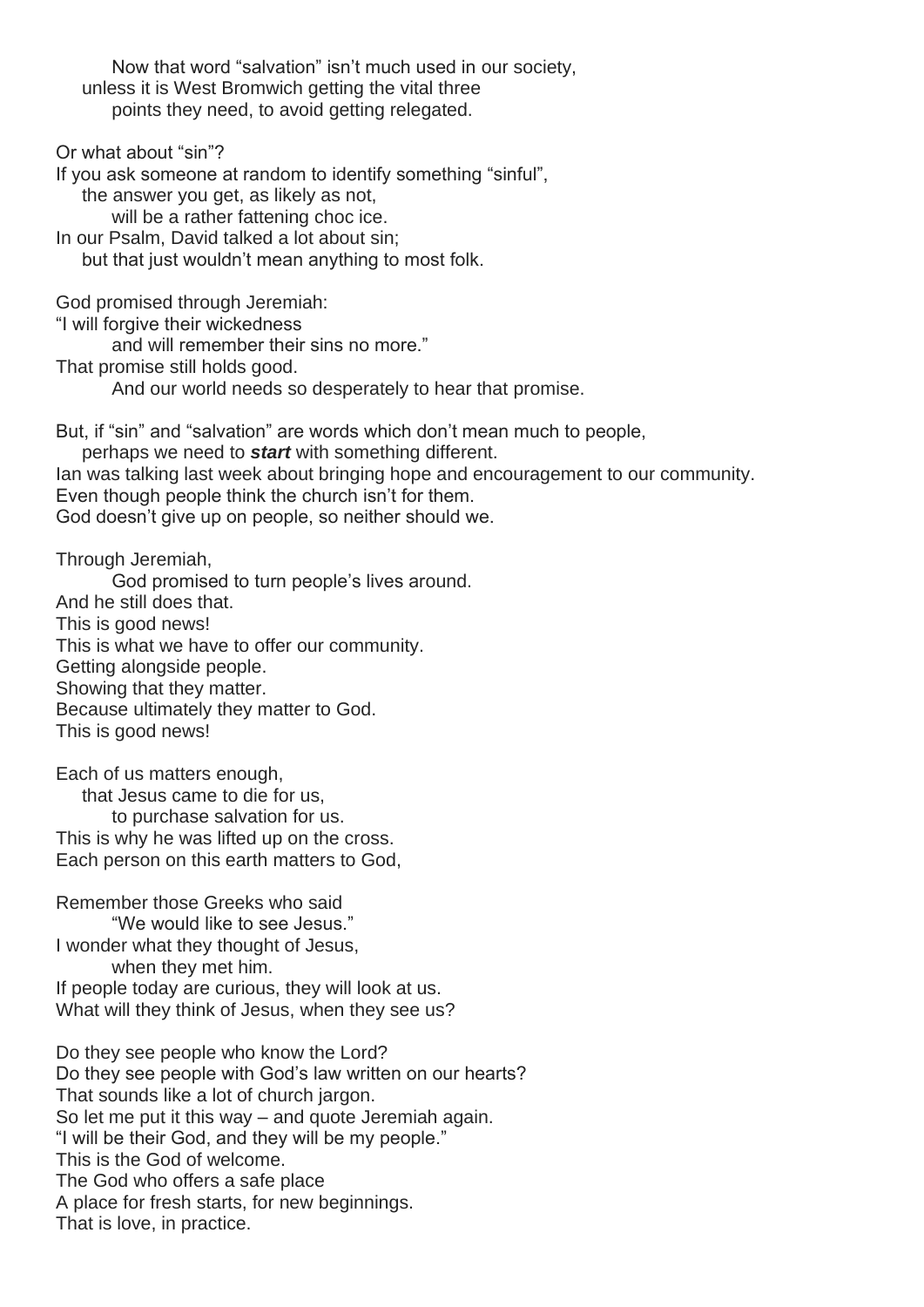This is what God wants us to be, as the church. This is what it means to be the Easter people. A community where folk can come to know God, through his people.

Now there is a challenge for us!

Amen.

Timothy

[1] Leonel L. Mitchell, *Praying Shapes Believing: A Theological Commentary on The Book of Common Prayer* (Morehouse Publishing, 1985), p. 29.

# **Affirmation of Faith**

**I believe in God, the Father almighty, creator of heaven and earth. I believe in Jesus Christ, his only Son, our Lord, who was conceived by the Holy Spirit, born of the Virgin Mary, suffered under Pontius Pilate, was crucified, died, and was buried; he descended to the dead. On the third day he rose again; he ascended into heaven, he is seated at the right hand of the Father, and he will come to judge the living and the dead. I believe in the Holy Spirit, the holy catholic Church, the communion of saints, the forgiveness of sins, the resurrection of the body, and the life everlasting. Amen.**

### **Prayers of Intercession**

We pray for the coming of God's kingdom. Father, by your Spirit **bring in your kingdom.**

You sent your Son to bring good news to the poor, sight to the blind, freedom to captives and salvation to your people: anoint us with your Spirit; rouse us to work in his name.

Father, by your Spirit **bring in your kingdom.**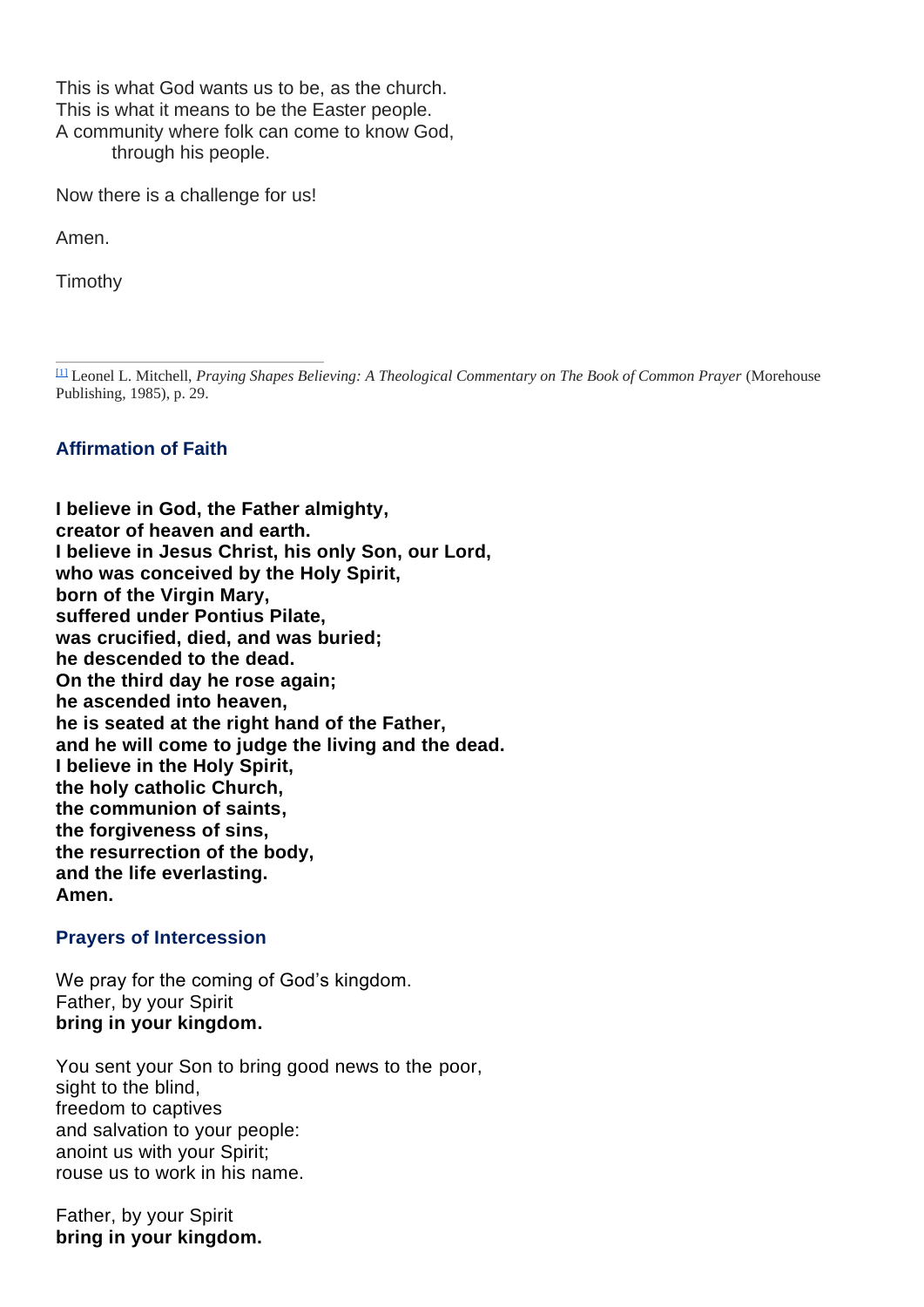Send us to bring help to the poor and freedom to the oppressed.

#### Father, by your Spirit **bring in your kingdom.**

Send us to tell the world the good news of your healing love.

Father, by your Spirit **bring in your kingdom.**

Send us to those who mourn, to bring joy and gladness instead of grief.

Father, by your Spirit **bring in your kingdom.**

Send us to proclaim that the time is here for you to save your people.

Father, by your Spirit **bring in your kingdom.**

God of mercy, **you know us and love us and hear our prayer: keep us in the eternal fellowship of Jesus Christ our Saviour. Amen.**

#### **The Peace**

Christ is our peace. If anyone is in Christ, there is a new creation. The old has passed away: behold, everything has become new.

May the peace of the Lord be always with us and all those we love.

**Song: How great is our God https://www.youtube.com/watch?v=wDgmJFw6F64**

### **An act of Spiritual Communion**

Our Father in heaven, hallowed be your name, your kingdom come, your will be done, on earth as in heaven. Give us today our daily bread. Forgive us our sins as we forgive those who sin against us. Lead us not into temptation but deliver us from evil. For the kingdom, the power, and the glory are yours now and for ever. Amen.